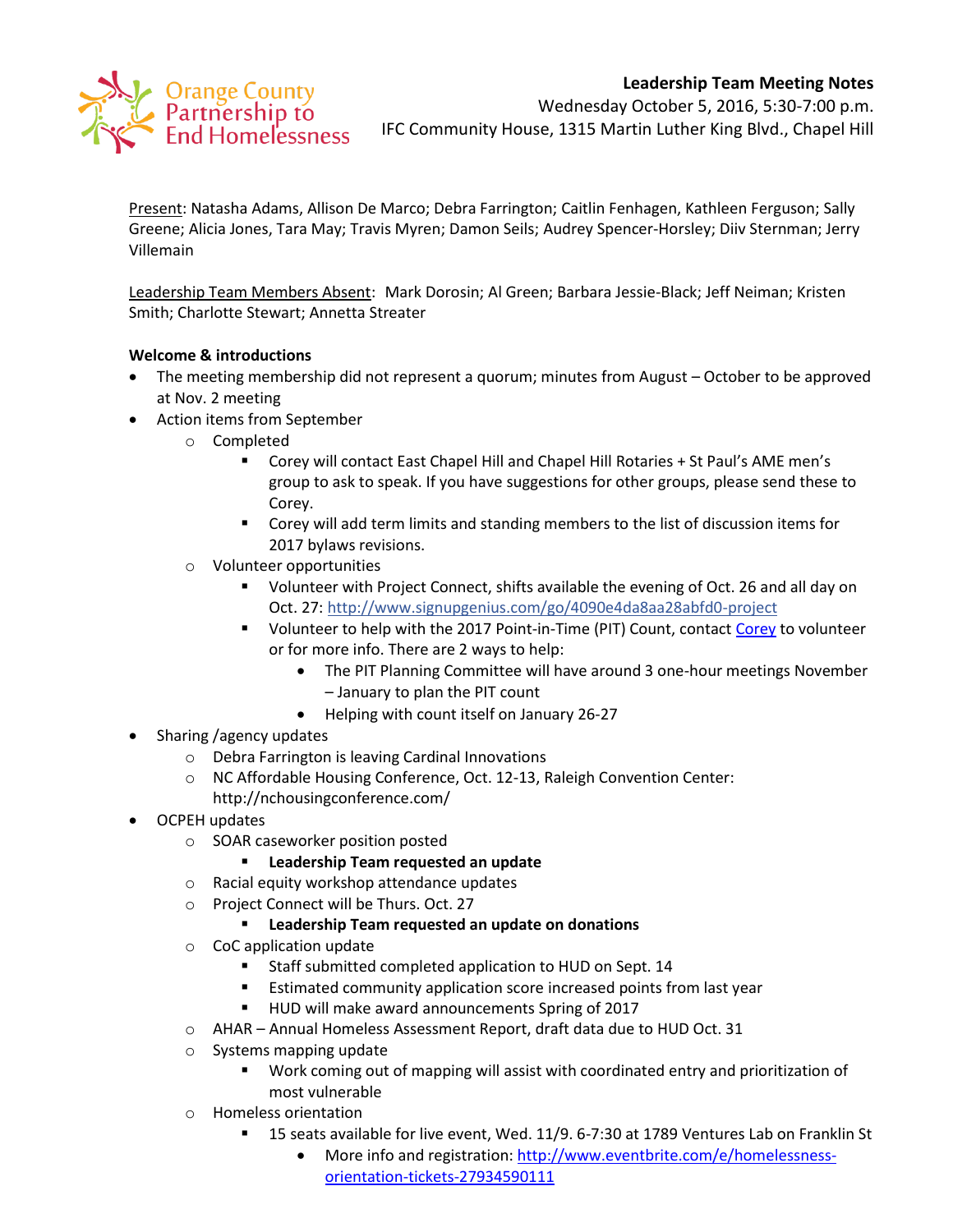# **Leadership Team Meeting Notes**



Wednesday October 5, 2016, 5:30-7:00 p.m. IFC Community House, 1315 Martin Luther King Blvd., Chapel Hill

Web-based orientation to come in December

## **Leadership Team Board Development Update**

- Applications due Oct. 15; 1 received as of 9/27
	- $\circ$  Board members volunteered to target some individuals/organizations for specific recruitment
		- Allison Sarah Furman from CHPD
			- Contacted
		- Barbara UNC Hospitals + Misty Drake from Piedmont Health Services
			- Contacted
		- Corey UNC Hospitals Charity Care coordinator, Discharge planning or social worker at UNCH, Kim Woodward from OC EMS, Orange County Affordable Housing Coalition, Executive Directors of Compass Center, Orange County Rape Crisis Center, and the NC Coalition Against Domestic Violence (headquartered in Durham), Boomerang afterschool program, Second Family Foundation, YMCA, Hargraves afterschool program, Samathryn Witham at Chapel Hill Teen Center (perhaps she or a young person would be interested?)
			- **Leadership Team requested an update**
		- Jerry ask his son who works for Polaris, a national anti-trafficking nonprofit for a local contact
			- Compass Center?
			- **Diiv will contact Beacon Program at UNC Hospitals**
		- Kathleen Hillsborough PD, Jeff Strickland from UNC Hospitals in Hillsborough
			- Contacted; Hillsborough PD concerned with not have bandwidth to send same person every month.
			- Could bylaws be amended to allow law enforcement seat be rotated between agencies, or at least have rotating consultation at monthly meeting?
		- Kristen was not at meeting but others thought she could help with someone from business community, particularly downtown business
		- Nate Carrboro PD
		- Sarah Head of Patient Relations at UNC Hospital

## **ESG Application Update**

- Background: The State of NC released the FY2017 ESG application on Sept. 23, intent to apply forms due to State Oct. 7; Complete application (Project Apps, Regional App + Recommended funding) are due to State Fri. Oct. 21
- ESG process

[http://www.orangecountync.gov/departments/hhrcd/FY2016%20Competition%20Info\\_092716.pdf](http://www.orangecountync.gov/departments/hhrcd/FY2016%20Competition%20Info_092716.pdf)

- o Distributed info to Orange Co. agencies
- o Project apps due to OCPEH Oct. 14
- o Review committee need 3-5 people for review committee: <https://goo.gl/forms/cwEGUXDul4CjGc3z1>
- $\circ$  Scoring/rating criteria to come
- o Leadership Team to approve funding recommendation by email Oct. 19-20

## **Affordable Housing Bond Initiative**

- Leadership team can endorse the affordable housing bond- **Will vote via email**
	- o Staff cannot participate in endorsement and no county money can be used